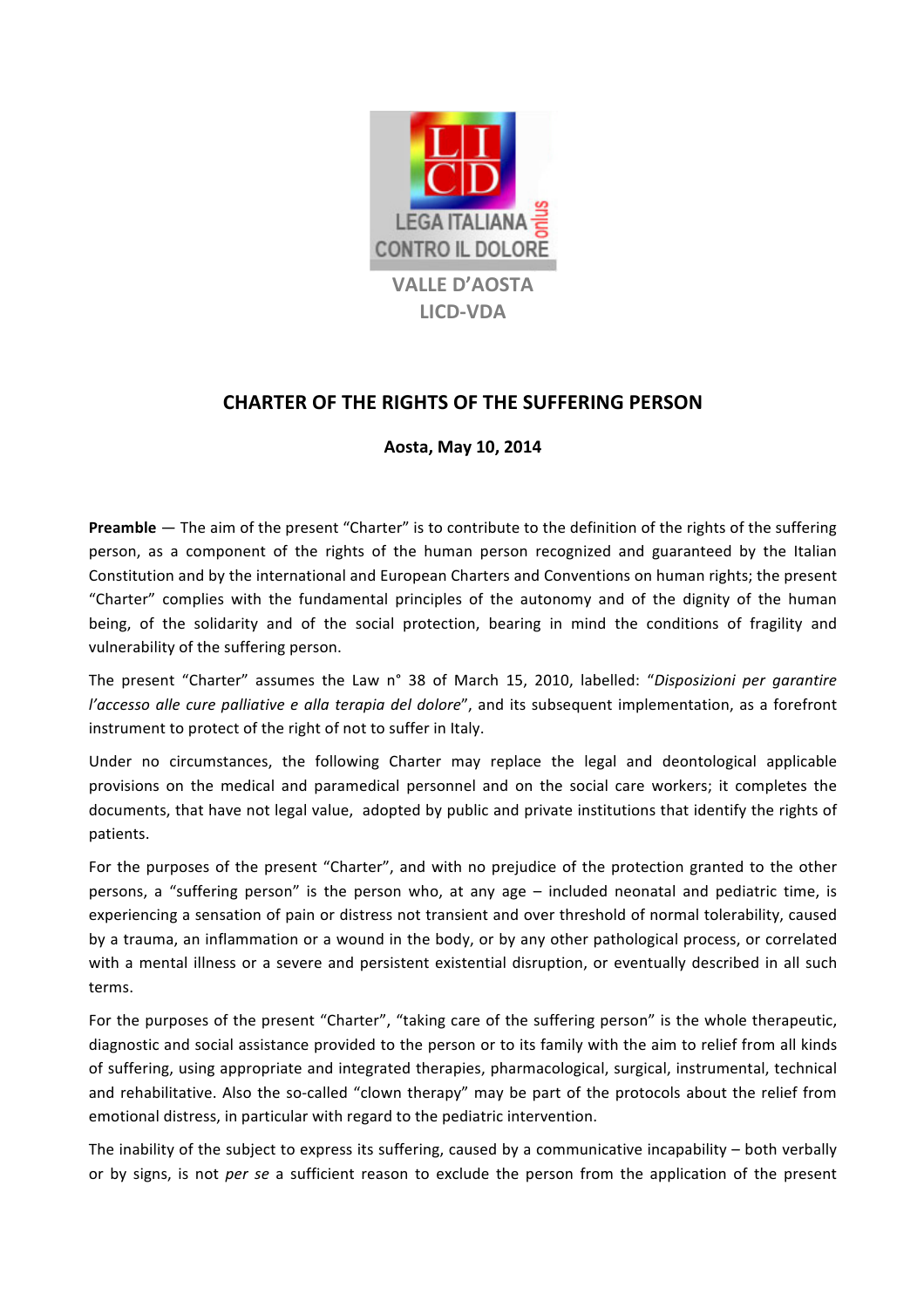"Charter", if it is ascertained, using the best assistive communication technology, that the person is capable to experience a conscious suffering.

**§1. Dignity and identity** — Every suffering person has the right to the fully respect of its dignity and humanity, and of its personal identity, including the individual biography, the various familiar, social and emotional ties, the moral, ethical and philosophical thoughts, and the religious beliefs, if it has any.

The relief from suffering shall be oriented by the principle of personalized care.

**§2 Equal access** — Every suffering person has the right to equal access to the necessary interventions for the relief from suffering, provided at the highest possible level in the specific situation, without any discrimination of age, sex, race, religion, nationality, social conditions, political and ideological opinions.

In care practices for the relief from suffering, a system based on territorial networks, able to coordinate the multidisciplinary activity of general practitioners and of medical, paramedical and social care workers specialized personnel, and of the family, both within hospitals and hospices, and at home, must be preferred.

The achievement of higher quality standards in the pain therapy and in the relief from any kind of suffering, within the compatibility of the available economic and financial resources of the public budget, and without prejudice of the legal dispositions and of the planning provisions regarding the basic level of health and social care, shall be considered a priority.

The avoidable painful and distressing harm, experienced by the person because of the inexcusable negligence, imprudence, malpractice or inadequateness in taking care of the suffering individual by the medical, or paramedical personnel, and by the care workers, or by the hospitals and hospices, shall be adequately compensated.

§3. Precaution — Every suffering person has the right to receive a safely care, without putting in jeopardy the life and the physical integrity – besides the clinical condition which causes the pain and the distress – in accordance with a reasonable criterion of precaution and protection.

Every suffering person has the right to the terminal sedation within the limits imposed by the law, by the deontological rules and by the clinical protocols.

Every suffering person has the right to consent to experimental medicine, according to the law.

§4. Listening — Every suffering person has the right to be heard in a non hasty and not shallow manner, and with due attention to all the elements of suffering, according to the limits of the available human resources and of the organizational necessities of the structures and services provided by hospitals and care centers or in-home assistance.

Without prejudice to the obligations set forth by the law and the deontological rules, the caregivers, who are responsible for the suffering person, shall evaluate suffering in the most accurate way possible.

The time, which the suffering person needs in order to understand and consent to the decisions related to its care, shall be respected.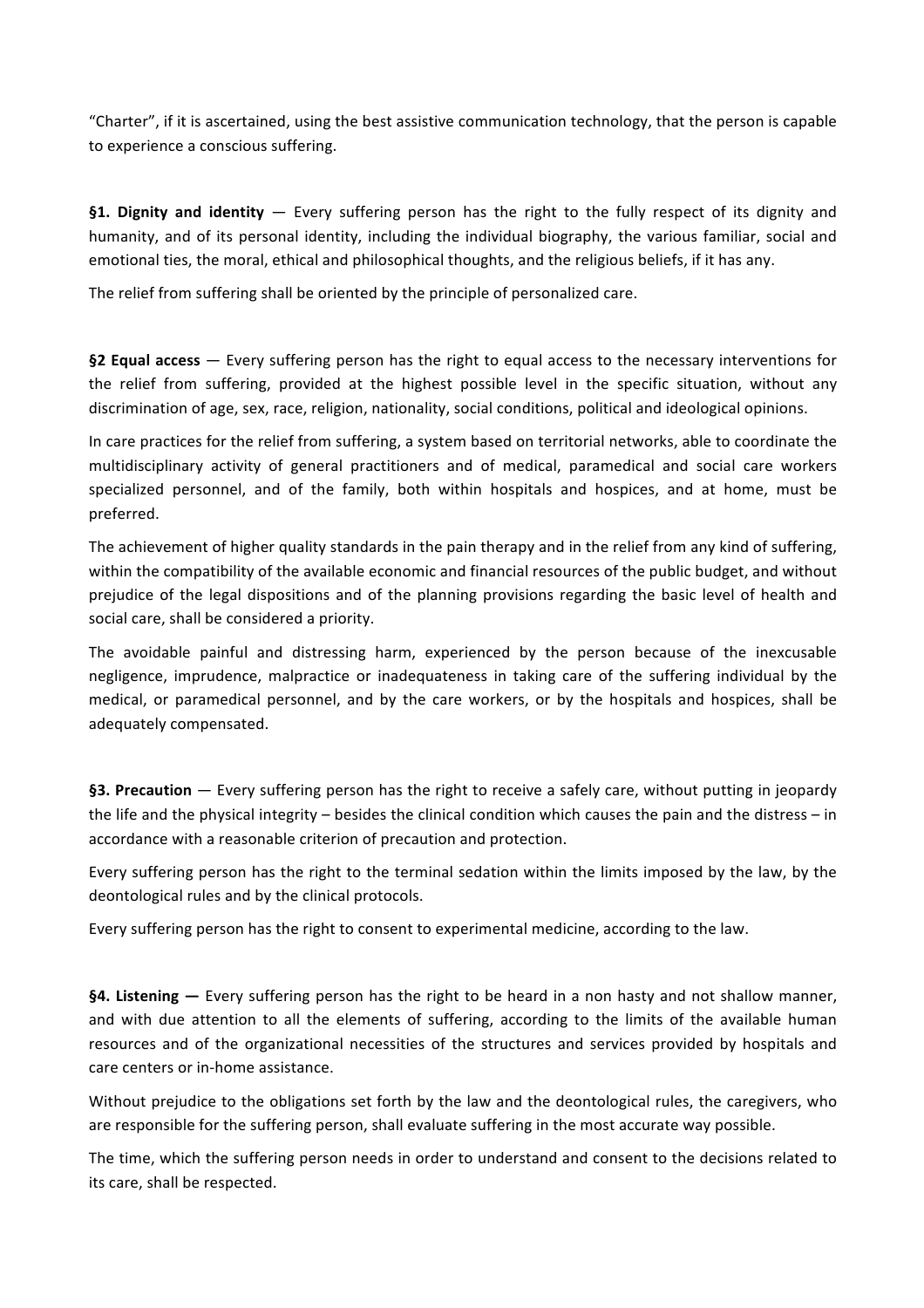**§5. Information and autonomy** — Every suffering person has the right to be informed in a transparent, complete and thorough manner about the diagnosis, the therapies and the care for the relief from suffering, bearing in mind the conditions of the person and the level of its education; the information has to be given in a tactful way, by recurring to a sense of humanity and without excluding elements of hope. Every suffering individual has the duty to refuse the information and it may revoke this refusal at any time.

No kind of treatment for the relief from suffering may be started or continued without the consent of the suffering individual, except under the cases expressly foreseen by the law and, in all circumstances, within the limits imposed by the respect for the human person and for the fundamental and inviolable liberty rights.

The person has the right to plan in advance the wanted or unwanted treatments for the relief of its suffering for a time when, even continuing to feel a conscious form of suffering, the person will be incompetent; the suffering individual may appoint, in advance, a trusted person to report those plans to the medical, paramedical and care-giving personnel, or to a legal ward, if it has been appointed. The advance directives, that are not successively revoked or modified, and which are adequate to the present clinical situation, shall be properly considered in the personalization of care.

The suffering person has the duty to cooperate with the care personnel and to respect the rights and needs of other patients, if it is treated in a hospital or in a hospice.

**§6. Decency and privacy** — Every suffering individual has the right to decency and to be addressed in a respectful and compassionate way.

Every suffering individual has the right to privacy and to the protection of its personal data, related to the mental and physical condition and to the treatments applied for the relief from suffering on the basis of the law.

§7. Place of care and way of life — Every suffering individual has the right to consent to be visited by its relatives, to maintain social relationships or to have companionable pets or some fond objects, according to the limit set by the hospital or by the hospice for organizational or functional reasons.

The public and private facilities for health care and for social-assistance shall promote the conditions under which the wishes of the suffering individual to be cared or to be looked by trusted persons may be executed.

Without the prejudice of the best interest of the individual, and within the limits of the available resources, the right of the suffering person to choose the place where to be treated, shall be respected, with a preference for the continuity of the place of care and of the way of life.

**§8. Scientific and technological research** — It is the duty of the Republic, composed of Regions, Municipalities and Metropolitan Cities, to promote and sustain the scientific and technological research, in a regime of freedom, in order to identify and to realize new and advanced methods, techniques, practices and protocols for the relief from suffering, even by supporting, or by facilitating, the autonomous initiatives of the citizens, both as individuals and as a member of associations, on the basis of the principle of subsidiarity.